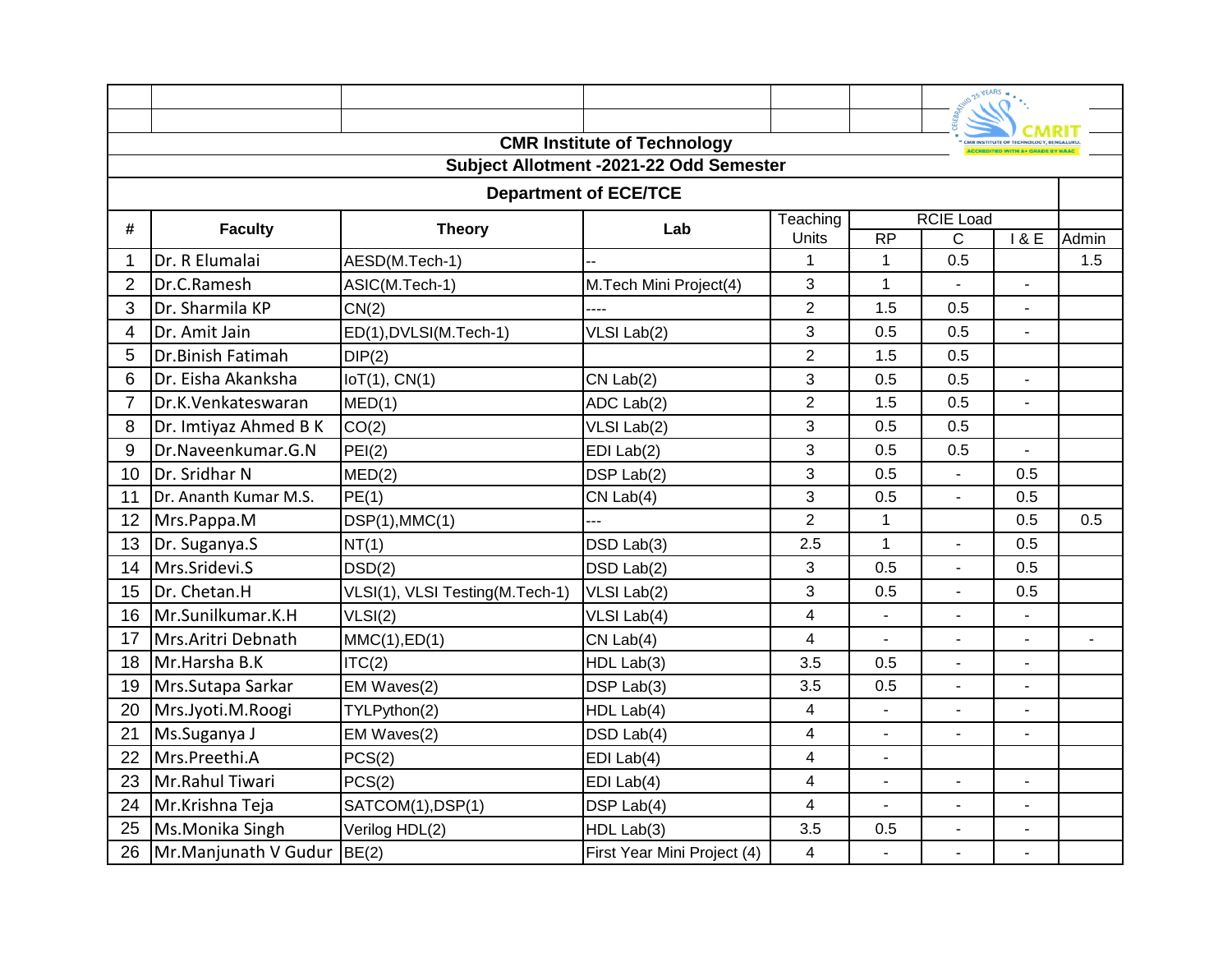| 27 | Mr.Sachin Aralikatti          | BE(2)              | First Year Mini Project (4)                          | $\overline{4}$ | $\blacksquare$           | $\blacksquare$           |                          |   |
|----|-------------------------------|--------------------|------------------------------------------------------|----------------|--------------------------|--------------------------|--------------------------|---|
| 28 | Ms.Suchismita Sengupta DSD(2) |                    | VLSI Lab(4)                                          | 4              | $\overline{\phantom{a}}$ | $\overline{\phantom{a}}$ | $\overline{\phantom{a}}$ |   |
| 29 | Mr. Abhishek Javali           | MWA(1), MED(1)     | ADC Lab(2)                                           | 3              | 0.5                      | $\blacksquare$           | 0.5                      |   |
| 30 | Mrs. Richa Tengshe            | IoT(1),CCN(1)      | DSP Lab(3)                                           | 3.5            | 0.5                      | $\blacksquare$           |                          |   |
| 31 | Mrs. Anindita Sahoo           | Cryptography(1)    | $CN$ Lab $(6)$                                       | 4              |                          |                          | $\overline{a}$           |   |
| 32 | Mr. Ashutosh Srivastava       | Satcom(2)          | HDL Lab(3)                                           | 3.5            | 0.5                      |                          | ÷                        |   |
| 33 | Mrs. Sushma B                 | TYLPython(2)       | DSP Lab(4)                                           | 4              |                          |                          |                          |   |
| 34 | Mrs. Aswini N                 | PEI(2)             | EDI Lab(4)                                           | 4              |                          |                          |                          |   |
| 35 | Mrs. Sophiya Susan            | Verilog HDL(2)     | HDL Lab(4)                                           | 4              | $\blacksquare$           | $\blacksquare$           | $\overline{\phantom{a}}$ |   |
| 36 | Mrs. Chitralekha G            | CO(2)              | DSD Lab(4)                                           | 4              |                          |                          | $\overline{a}$           |   |
| 37 | Dr.Arun Samimalai             | NT(1)(Diploma)     | HDL Lab(5)                                           | 3.5            | 0.5                      | $\blacksquare$           | $\blacksquare$           |   |
| 38 | Mrs.Alamuru Susmitha          | ITC(2)             | EDI Lab(4)                                           | 4              | $\blacksquare$           | $\blacksquare$           | $\blacksquare$           |   |
| 39 | Mr.Laxmi Sharma               | Satcom(1)          | DSD Lab(5)                                           | 3.5            | 0.5                      | $\blacksquare$           | $\overline{a}$           |   |
| 40 | Mr.Mahesh Kumar Jha           | IPR(M.Tech-1)      |                                                      | 1              |                          |                          | $\blacksquare$           | 3 |
| 41 | Mr.Raveesh Hegde              | DSP(2)             | DSP Lab(4)                                           | 4              |                          |                          |                          |   |
| 42 | Dr.Meenakshi R Patil          | ED(2)              |                                                      | $\overline{2}$ | 1.5                      | 0.5                      | $\blacksquare$           |   |
| 43 | Dr.Kankana                    | VLSI(1)            | VLSI Lab(6)                                          | 4              |                          |                          |                          |   |
| 44 | Mrs.Shilpi Ruchi Kerketta     | ED(1)(Diploma)     | DSD Lab(2), VLSI Lab(3)                              | 3.5            | 0.5                      | $\blacksquare$           |                          |   |
| 45 | Dr.Abhilasha                  | NT(1)              | $CN$ Lab $(5)$                                       | 3.5            |                          |                          | 0.5                      |   |
| 46 | Dr.Devaraj Somasundaram NT(2) |                    | $EDI$ Lab $(2)$                                      | 3              | 0.5                      | $\blacksquare$           | 0.5                      |   |
| 47 | Dr.Vanaja                     | ACA(M.Tech-3rd-1)  | M.Tech Mini Project(4)                               | 3              | $\mathbf{1}$             |                          |                          |   |
| 48 | Dr.Abdul Wahid                | CAD(M.Tech-3rd-1)  | EDI Lab(2) Diploma                                   | 3              | $\mathbf{1}$             |                          |                          |   |
| 49 | Mrs.Sowmya Reddy              | loT(M.Tech-3rd-1)  | DSD Lab(4)                                           | 3              | $\mathbf{1}$             |                          |                          |   |
| 50 | Mr.Mahesh Gour                | CO(1)(Diploma)     | VLSI Lab(2), VLSI<br>Lab(3)M.Tech Lab(1)             | $\overline{4}$ |                          |                          |                          |   |
| 51 | Mrs.Jagrati Gupta             | BE(1)              | EDI Lab(4), EDI Lab(2) Dipl                          | 4              |                          |                          |                          |   |
| 52 | Mrs. Vijayalaxmi              | Python(1)(Diploma) | $CN$ Lab $(2)$ , CN<br>Lab(1), DSD Lab(2)<br>Diploma | 3.5            | 0.5                      |                          |                          |   |
| 53 | Mr.Manohar                    | BE(2)              | First Year Mini Project (4)                          | 4              |                          |                          |                          |   |
| 54 | Mrs.Alka Raj                  | DSD(1)(Diploma)    | HDL Lab(2), DSD Lab(2) Di                            | 3              | $\mathbf{1}$             |                          |                          |   |
| 55 | Mrs.Rashmi K V                | PEI(1)(Diploma)    | DSP Lab(2), DSP Lab(2)                               | 3              | $\mathbf{1}$             |                          |                          |   |
|    |                               |                    |                                                      | 181.5          | 24.5                     | 4.5                      | 4.5                      | 5 |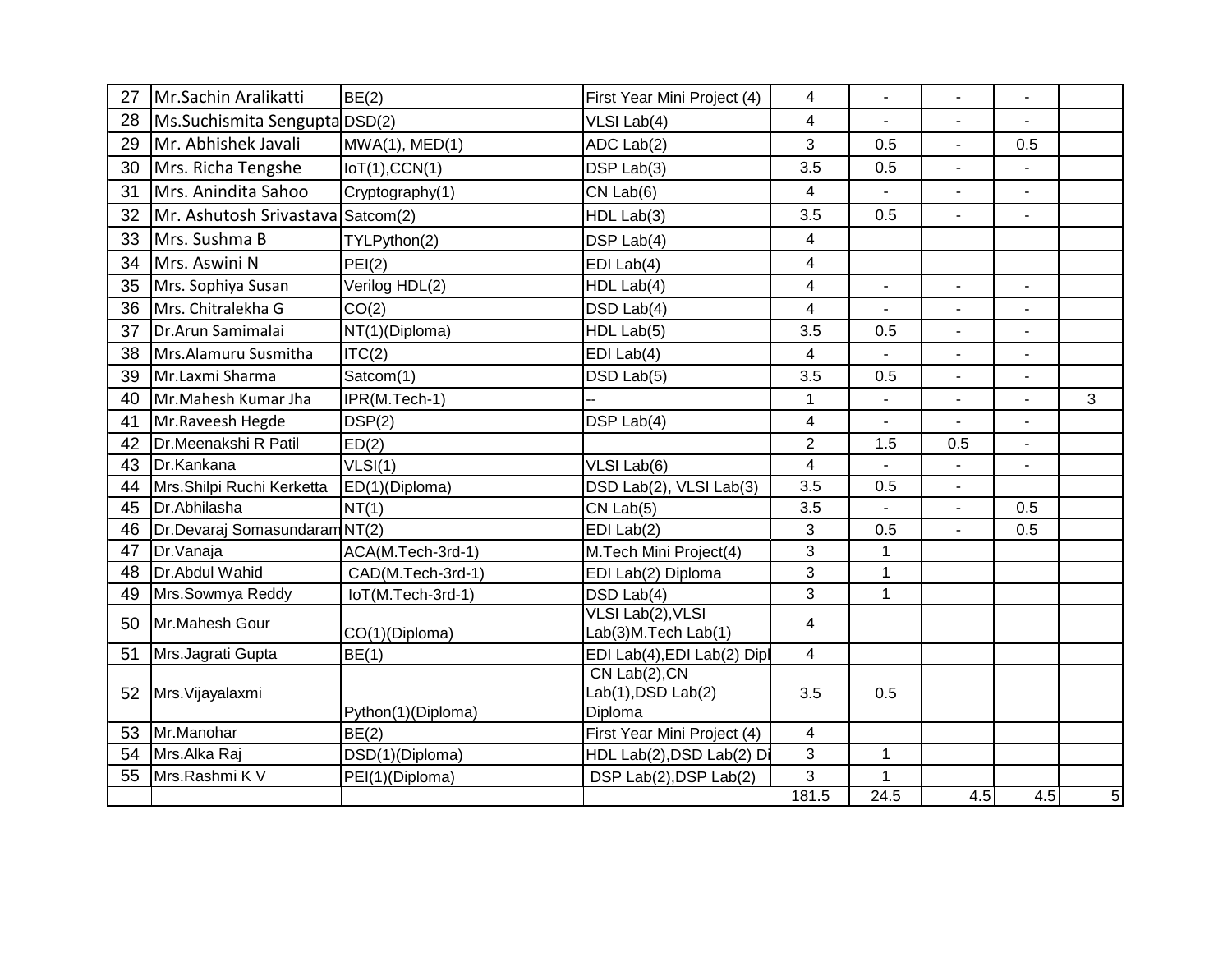| Names of theory             |  | Second | <b>Third</b> | Fourth | M.T<br>.Tech 1st | M.T<br>Coek.<br>ech 3rd |
|-----------------------------|--|--------|--------------|--------|------------------|-------------------------|
| subjects in each year First |  |        |              |        | sem(VLSI)        | sem(VLSI)               |

| <b>CMR Institute of Technology</b><br><b>Department of ECE</b>                             |                       |                                    |                                    |                                                                |                             |                         |       |  |  |  |
|--------------------------------------------------------------------------------------------|-----------------------|------------------------------------|------------------------------------|----------------------------------------------------------------|-----------------------------|-------------------------|-------|--|--|--|
| <b>Faculty Core Load Distribution</b>                                                      | <b>Academic Year</b>  |                                    | 2021-22                            | <b>Semester</b>                                                |                             | Odd                     |       |  |  |  |
| <b>Department</b><br>No. of Full-time faculty members                                      | ECE<br>55             |                                    | Note:<br>1                         | 1 Unit = 6 hours core load                                     |                             |                         |       |  |  |  |
| No. of Part-time faculty members                                                           | <b>NA</b>             |                                    | $\overline{\mathbf{2}}$            | Fill data only for upcoming<br>semester                        |                             |                         |       |  |  |  |
| <b>Total Core Load Units of the department</b><br>1 Full-time faculty = 4 units (24 hours) | 220                   |                                    |                                    |                                                                |                             |                         |       |  |  |  |
| Department Load distribution (TRCPIE)                                                      | <b>Total units</b>    | For own dept.                      | For other dept.                    | By other dept.                                                 |                             |                         |       |  |  |  |
| <b>Teaching Core Load Units:</b><br>1 Unit = 1 Theory or 2 Labs                            | 181.5                 | 174.5                              | 7                                  | 17                                                             |                             |                         |       |  |  |  |
| <b>Research Core Load Units</b><br>1 Unit = 1 research paper in a reupted<br>Journal       | 24.5                  |                                    | <b>Basic Science</b><br>Department | Maths, CSE, EEE, Civil, ISE, Mech<br>Department                |                             |                         |       |  |  |  |
| <b>Consultancy Core Load Units</b><br>1 Unit = Consultancy of Rs. 1.5 Lakhs                | 4.5                   |                                    | <b>Basic Electronics</b>           | Tranform Calculus, Fourier Series<br>and Numerical Techniques  |                             |                         |       |  |  |  |
| <b>Sponsored Project Core Load Units</b><br>1 Unit = Sponsorship of Rs. 7.5 lakhs          | 0                     |                                    |                                    | Constitution of India,<br>Professional Ethics and Cyber<br>Law |                             |                         |       |  |  |  |
| <b>Innovation Core Load Units</b><br>1 Unit = Earning of Rs. 0.5 lakh                      | 4.5                   |                                    |                                    | <b>Environmental Studies</b>                                   |                             |                         |       |  |  |  |
| <b>Entrepreneurship Core Load Units</b><br>1 Unit = Earning of Rs. 1 lakh                  | 0                     |                                    |                                    | Open Elective B                                                |                             |                         |       |  |  |  |
|                                                                                            |                       |                                    |                                    | <b>Advanced Engineering</b><br>Mathematics                     |                             |                         |       |  |  |  |
| Year (For MBA, only 2 year, for MCA only<br>three years)                                   | First                 | Second                             | <b>Third</b>                       | Fourth                                                         | M.Tech 1st<br>sem(VLSI)     | M.Tech 3rd<br>sem(VLSI) |       |  |  |  |
| <b>Intake</b>                                                                              | 240                   | 240                                | 240                                | 240                                                            | 24                          | 24                      |       |  |  |  |
| #actual students                                                                           | Yet to be<br>admitted | 195+ Diploma yet to<br>be admitted | 237                                | 242+28(2017/2015 scheme)                                       | Yet to be<br>admitted       | 16                      |       |  |  |  |
| #theory subjects                                                                           | 6                     | 7+1 TYL Python                     | 7                                  | 5+5(2017/2015 scheme)                                          | 6                           | 3                       |       |  |  |  |
| #dept. subject                                                                             |                       | 5+1 TYL                            | 6                                  | 4+5(2017/2015 scheme)                                          | 5                           | $\overline{3}$          |       |  |  |  |
| #sections                                                                                  |                       | $4 + 1$                            | 4                                  | 4+1(2017/2015 scheme)                                          | $\mathbf 1$                 | $\mathbf{1}$            |       |  |  |  |
| #labs                                                                                      |                       | $\overline{2}$                     | $\overline{2}$                     | 2+2(2017/2015 scheme)                                          | $\mathbf{1}$                | Nil                     |       |  |  |  |
| #batches for each lab                                                                      |                       | $\mathbf{3}$                       | 3                                  | 3+2(2017/2015 scheme)                                          | $\mathbf{1}$                | Nil                     |       |  |  |  |
| #faculty per lab                                                                           | $\overline{7}$        | $\overline{2}$<br>$30+28=58$       | $\overline{2}$<br>$24 + 24 = 48$   | 2<br>$16+5+24+4=49$                                            | $\mathbf{1}$<br>$5+0.5=5.5$ | Nil<br>3                | 181.5 |  |  |  |
|                                                                                            |                       |                                    |                                    |                                                                | M Toch 1st                  | M Toch 3rd              |       |  |  |  |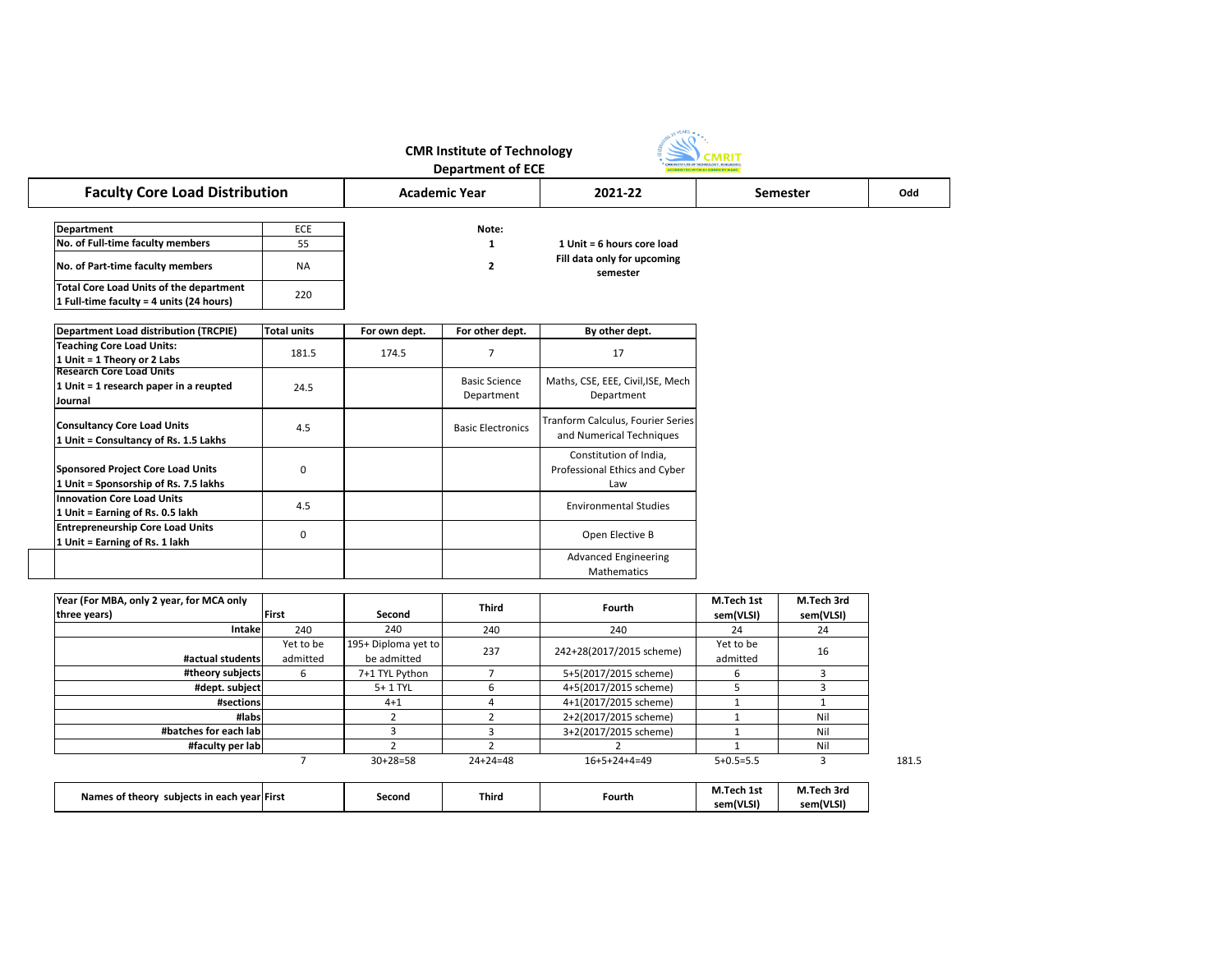|    | 1 Basic Electronics | Tranform Calculus,<br>Fourier Series and<br>Numerical<br>Techniques      | Technological<br>Innovation<br>Management and<br>Entrepreneurship | <b>Computer Networks</b>                                                   | Advanced<br>Engineering<br>Mathematics | <b>CAD of Digital</b><br>Systems     |
|----|---------------------|--------------------------------------------------------------------------|-------------------------------------------------------------------|----------------------------------------------------------------------------|----------------------------------------|--------------------------------------|
| 2  |                     | Network Theory                                                           | <b>Digital Signal</b><br>Procesing                                | <b>VLSI Design</b>                                                         | <b>ASIC Design</b>                     | Advanced<br>Computer<br>Architecture |
| 3  |                     | <b>Electronic Devices</b>                                                | Principles of<br>Communication<br>Systems                         | Satellite Communication/Digital<br>Image Processing                        | Advanced<br>Embedded<br>System         | Internet of Things                   |
| Δ  |                     | <b>Digital System</b><br>Design                                          | <b>Information Theory</b><br>& Coding                             | IOT & Wireless Sensor<br>Networks/Multimedia<br>Communication/Cryptography | <b>VLSI Testing</b>                    |                                      |
| 5  |                     | Computer<br>Organization &<br>Architecture                               | Electromagnetic<br>Waves                                          | Open Elective B                                                            | <b>Digital VLSI</b><br>Design          |                                      |
| 6  |                     | Power Electronics &<br>Instrumentation                                   | Verilog HDL                                                       | Project Work Phase-I                                                       | Research<br>Methodology<br>and IPR     |                                      |
| 7  |                     | Constitution of<br>India, Professional<br><b>Ethics and Cyber</b><br>Law | Environmental<br><b>Studies</b>                                   | Microwave & Antennas                                                       |                                        |                                      |
|    |                     |                                                                          |                                                                   | <b>Digital Image Processing</b>                                            |                                        |                                      |
|    |                     |                                                                          |                                                                   | <b>Power Electronics</b>                                                   |                                        |                                      |
|    |                     |                                                                          |                                                                   | Multimedia Communication                                                   |                                        |                                      |
|    |                     |                                                                          |                                                                   | <b>Satellite Communication</b>                                             |                                        |                                      |
|    |                     |                                                                          |                                                                   | Project Work Phase-I + Project                                             |                                        |                                      |
| <> |                     |                                                                          |                                                                   | <b>Work Seminar</b>                                                        |                                        |                                      |

| Names of labs in each year First | Second                              | <b>Third</b>   | Fourth                              | M.Tech 1st<br>sem(VLSI) | M.Tech 3rd<br>sem(VLSI) |
|----------------------------------|-------------------------------------|----------------|-------------------------------------|-------------------------|-------------------------|
|                                  | Electronic Devices &                | Digital Signal |                                     |                         |                         |
|                                  | Instrumentation                     | Processing     | <b>Computer Networks Laboratory</b> | VLSI & ES Lab-1         | Nil                     |
| $lab 1>$                         | Laboratory                          | Laboratory     |                                     |                         |                         |
| $lab$ 2>                         | Digital System<br>Design Laboratory | HDL Laboratory | <b>VLSI Laboratory</b>              |                         |                         |
|                                  |                                     |                | <b>Advanced Communication</b>       |                         |                         |
| $lab$ 3>                         |                                     | Laboratory     |                                     |                         |                         |
|                                  |                                     |                | <b>VLSI Laboratory</b>              |                         |                         |
| $\langle \dots \rangle$          |                                     |                |                                     |                         |                         |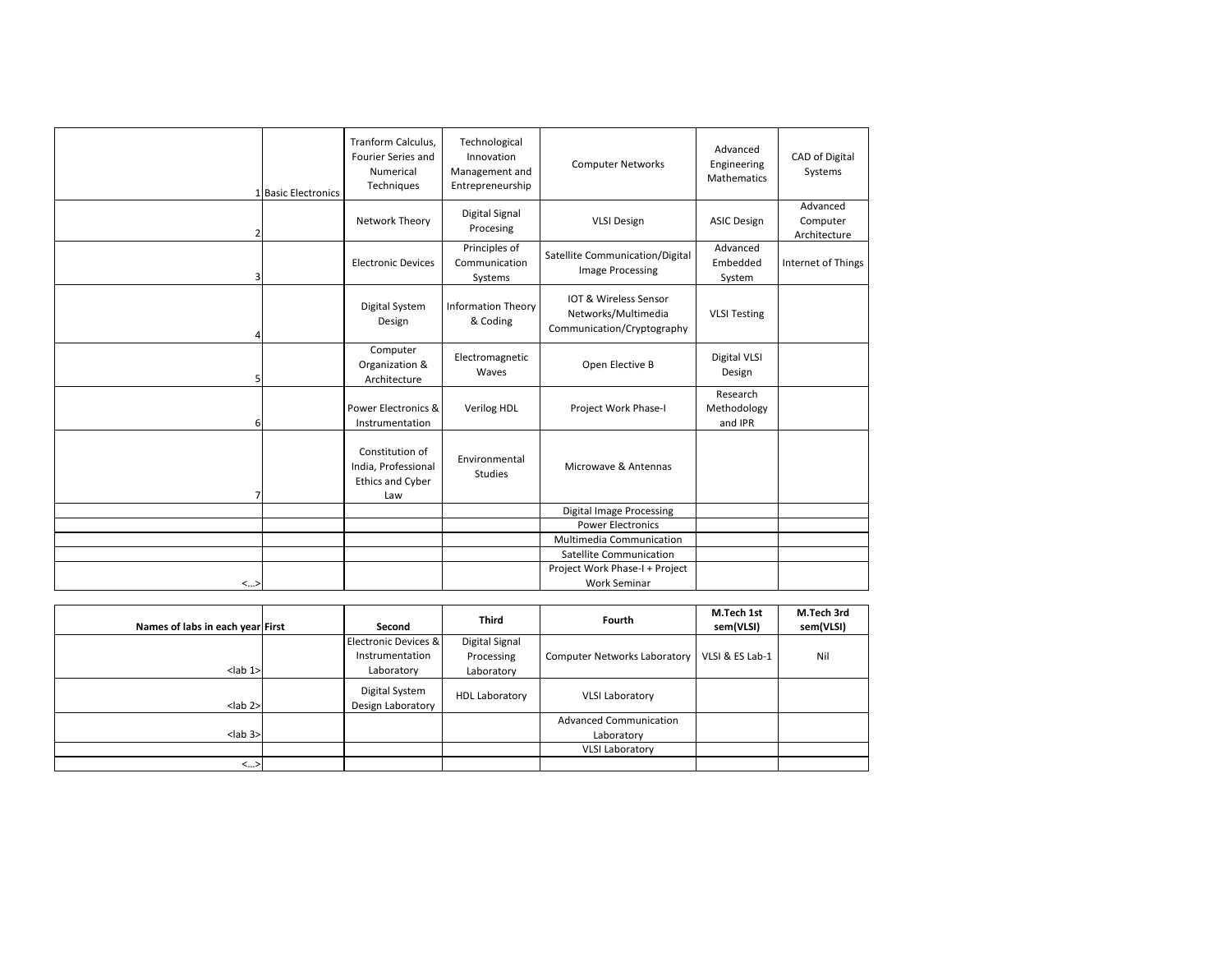|                |                            |                       |                       |                                               | <b>Units for TRCPIE</b>  |                                          |                         |  |  |  |
|----------------|----------------------------|-----------------------|-----------------------|-----------------------------------------------|--------------------------|------------------------------------------|-------------------------|--|--|--|
|                | Name of the faculty        | <b>Full/Part Time</b> | <b>Teaching Units</b> | <b>Research &amp; Sponser</b><br><b>Units</b> | <b>Consultancy Units</b> | <b>Innovation &amp; Entrepreneurship</b> | <b>Total</b>            |  |  |  |
| $\mathbf{1}$   | Dr. R Elumalai             | <b>FT</b>             | -1                    | -1                                            | 0.5                      | $\overline{\phantom{a}}$                 | 2.5                     |  |  |  |
|                | 2 Dr.C.Ramesh              | <b>FT</b>             | 3                     | $\mathbf{1}$                                  | $\overline{\phantom{a}}$ | $\overline{a}$                           | $\mathbf{1}$            |  |  |  |
| 3              | Dr. Sharmila KP            | FT                    | $\overline{2}$        | 1.5                                           | 0.5                      | $\overline{a}$                           | $\overline{\mathbf{4}}$ |  |  |  |
| $\overline{4}$ | Dr. Amit Jain              | <b>FT</b>             | $\mathbf{3}$          | 0.5                                           | 0.5                      | $\blacksquare$                           | 5                       |  |  |  |
| 5              | Dr.Binish Fatimah          | <b>FT</b>             | $\overline{2}$        | 1.5                                           | 0.5                      | $\blacksquare$                           | 4                       |  |  |  |
| 6              | Dr. Eisha Akanksha         | <b>FT</b>             | $\overline{3}$        | 0.5                                           | 0.5                      | $\overline{\phantom{a}}$                 | 5                       |  |  |  |
| $\overline{7}$ | Dr.K.Venkateswaran         | <b>FT</b>             | $\overline{2}$        | 1.5                                           | 0.5                      | $\overline{\phantom{a}}$                 | 4                       |  |  |  |
| 8              | Dr. Imtiyaz Ahmed B K      | FT                    | $\mathsf{3}$          | 0.5                                           | 0.5                      | $\overline{\phantom{a}}$                 | $\overline{\mathbf{4}}$ |  |  |  |
| 9              | Dr.Naveenkumar.G.N         | <b>FT</b>             | 3                     | 0.5                                           | 0.5                      | $\blacksquare$                           | 4                       |  |  |  |
|                | 10   Dr. Sridhar N         | <b>FT</b>             | 3                     | 0.5                                           | $\overline{\phantom{a}}$ | 0.5                                      | 5                       |  |  |  |
|                | 11   Dr. Ananth Kumar M.S. | <b>FT</b>             | $\overline{3}$        | 0.5                                           | $\overline{\phantom{a}}$ | 0.5                                      | 4                       |  |  |  |
|                | 12 Mrs.Pappa.M             | <b>FT</b>             | $\overline{2}$        | $\mathbf{1}$                                  |                          | 0.5                                      | 4.5                     |  |  |  |
|                | 13 Dr. Suganya.S           | FT                    | 2.5                   | $\mathbf{1}$                                  |                          | 0.5                                      | 4                       |  |  |  |
|                | 14 Mrs.Sridevi.S           | <b>FT</b>             | 3                     | 0.5                                           | $\overline{\phantom{a}}$ | 0.5                                      | 4                       |  |  |  |
|                | 15   Dr. Chetan.H          | <b>FT</b>             | 3                     | 0.5                                           | $\overline{\phantom{a}}$ | 0.5                                      | 4                       |  |  |  |
|                | 16 Mr.Sunilkumar.K.H       | <b>FT</b>             | 4                     | $\overline{\phantom{a}}$                      |                          | $\overline{\phantom{a}}$                 | 4                       |  |  |  |
|                | 17 Mrs. Aritri Debnath     | <b>FT</b>             | 4                     | $\overline{\phantom{a}}$                      | $\overline{\phantom{a}}$ | $\overline{\phantom{a}}$                 | 4                       |  |  |  |
|                | 18 Mr. Harsha B.K          | FT                    | 3.5                   | 0.5                                           | $\overline{\phantom{a}}$ | $\overline{\phantom{a}}$                 | $\overline{\mathbf{4}}$ |  |  |  |
|                | 19 Mrs. Sutapa Sarkar      | <b>FT</b>             | 3.5                   | 0.5                                           | $\overline{\phantom{a}}$ | $\overline{\phantom{a}}$                 | 4                       |  |  |  |
|                | 20 Mrs.Jyoti.M.Roogi       | <b>FT</b>             | 4                     | $\overline{\phantom{a}}$                      | $\overline{\phantom{a}}$ | $\overline{\phantom{a}}$                 | 5                       |  |  |  |
|                | 21 Ms.Suganya J            | <b>FT</b>             | 4                     | $\overline{\phantom{a}}$                      | $\overline{\phantom{a}}$ | $\overline{\phantom{a}}$                 | 4                       |  |  |  |
|                | 22 Mrs.Preethi.A           | <b>FT</b>             | 4                     | $\overline{\phantom{a}}$                      |                          | $\overline{\phantom{a}}$                 | 4                       |  |  |  |
| 23             | Mr.Rahul Tiwari            | FT                    | 4                     | $\overline{\phantom{a}}$                      |                          | $\overline{\phantom{a}}$                 | 4                       |  |  |  |
|                | 24 Mr.Krishna Teja         | <b>FT</b>             | 4                     | $\overline{\phantom{a}}$                      | $\overline{\phantom{a}}$ | $\overline{\phantom{a}}$                 | 5                       |  |  |  |
|                | 25 Ms.Monika Singh         | <b>FT</b>             | 3.5                   | 0.5                                           | $\overline{\phantom{a}}$ | $\blacksquare$                           | 5                       |  |  |  |
|                | 26 Mr. Manjunath V Gudur   | FT                    | 4                     | $\overline{\phantom{a}}$                      | $\overline{\phantom{a}}$ | $\overline{\phantom{a}}$                 | 4                       |  |  |  |
|                | 27 Mr. Sachin Aralikatti   | <b>FT</b>             | 4                     | $\overline{\phantom{a}}$                      | $\overline{\phantom{a}}$ | $\overline{\phantom{a}}$                 | 4                       |  |  |  |
|                | 28 Ms. Suchismita Sengupta | <b>FT</b>             | 4                     | $\overline{\phantom{a}}$                      |                          | $\blacksquare$                           | 4                       |  |  |  |
|                | 29 Mr. Abhishek Javali     | FT                    | $\overline{3}$        | 0.5                                           | $\overline{\phantom{a}}$ | 0.5                                      | $\overline{a}$          |  |  |  |
|                | 30 Mrs. Richa Tengshe      | FT                    | 3.5                   | 0.5                                           | $\overline{\phantom{a}}$ | $\blacksquare$                           | 4                       |  |  |  |
|                | 31 Mrs. Anindita Sahoo     | FT                    | 4                     | $\overline{\phantom{a}}$                      | $\overline{\phantom{a}}$ | $\overline{\phantom{a}}$                 | 4                       |  |  |  |
|                | 32 Mr. Ashutosh Srivastava | FT                    | 3.5                   | 0.5                                           | $\overline{\phantom{a}}$ | $\overline{\phantom{a}}$                 | $\overline{a}$          |  |  |  |
|                | 33 Mrs. Sushma B           | $\mathsf{FT}$         | 4                     |                                               |                          | $\overline{a}$                           | 4                       |  |  |  |
|                | 34 Mrs. Aswini N           | FT                    | 4                     |                                               |                          |                                          | 4                       |  |  |  |
|                | 35 Mrs. Sophiya Susan      | FT                    | 4                     | $\overline{\phantom{a}}$                      | $\overline{\phantom{a}}$ | $\overline{\phantom{a}}$                 | 4                       |  |  |  |
|                | 36 Mrs. Chitralekha G      | FT                    | 4                     | $\overline{\phantom{a}}$                      | $\overline{\phantom{a}}$ | $\overline{\phantom{a}}$                 | 5                       |  |  |  |
|                | 37 Dr. Arun Samimalai      | FT                    | 3.5                   | 0.5                                           | $\overline{\phantom{a}}$ | $\overline{\phantom{a}}$                 | $\overline{a}$          |  |  |  |
|                | 38 Mrs. Alamuru Susmitha   | FT                    | 4                     |                                               | $\overline{\phantom{a}}$ | $\overline{a}$                           | $\overline{a}$          |  |  |  |
|                | 39 Mr.Laxmi Sharma         | FT                    | 3.5                   | 0.5                                           | $\overline{\phantom{a}}$ | $\overline{\phantom{a}}$                 | $\overline{a}$          |  |  |  |